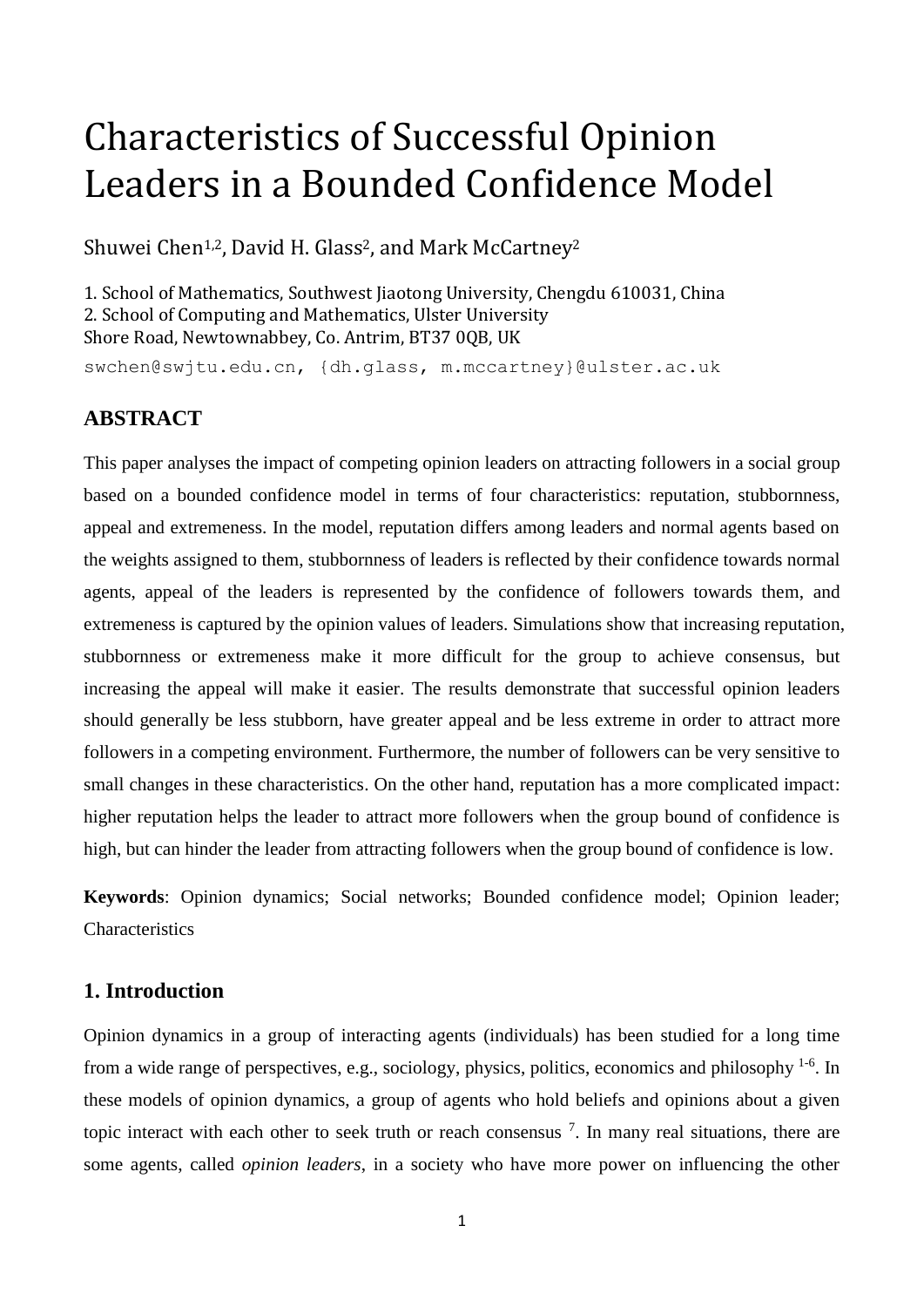agents' opinions because of their expertise or positions <sup>8-10</sup>. In some cases, there are usually two or more (groups of) opinion leaders holding competing opinions, e.g., political parties in elections, experts in scientific research, opinion leaders in science and religion  $11, 12$ . In a society with competing opinion leaders, questions such as, under what circumstances a) agents follow one of the opinion leaders but reject the other, b) opinion followers switch from following one leader to another, c) a sub-group of agents emerge that do not follow any opinion leader, immediately suggest themselves.

The original definition of opinion leaders in social opinion dynamics was provided by Katz and Lazarsfeld  $13$  as "the individuals who were likely to influence other persons in their immediate environment." Although intuitively clear, this definition does not provide a specific mechanism through which the opinion leaders influence the others. The well-known two-step flow model described a process of the information influence "flowing" from the media through opinion leaders to their respective followers  $^{14}$ , where the mechanics of the process itself remain unspecified. Based on the two-step flow model, using different opinion update rules, a significant number of opinion dynamics models have been built to analyse the function of opinion leaders in the context of party elections, marketing, and diffusion of innovations  $8, 13, 15$ .

Despite the merits of these models, it is worth considering in more detail how to model the mechanism and measure the power of opinion leaders to influence their followers. In reality, the ways opinion leaders utilize their powers to affect the opinions of others are quite diverse due to different scenarios, their personalities and backgrounds  $1, 16$ . It is hardly possible to consider all of the real characteristics in one mathematical model, but key characteristics can be included. Kurmysheve and Juárez <sup>17</sup> suggested *reputation* as a key characteristic reflecting the power of opinion leaders, which is usually realized through higher weights assigned to leaders. Interestingly, however, Douven and Riegler  $^{18}$  reported that applying higher reputation to some elite agents does not produce a discernible difference compared to the situation where all the agents are equally weighted. It was also suggested <sup>17</sup> that opinion leaders should maintain invariable opinions in the process of opinion dynamics, which is sometimes called *stubbornness* <sup>19, 20</sup>. More recently, Zhao and Kou<sup>21</sup> proposed an opinion leader-follower model which divides the whole group into two sub-groups, i.e., a leader sub-group and a follower sub-group, and the information / influence transition is based on the principle of a two-step flow model where the opinion update is based on a bounded confidence model, the Hegselmann-Krause (HK) model  $^{22, 23}$ . Their results showed that the opinion followers are strongly influenced by the leaders if they have higher confidence levels and trust degrees in the leaders. The trust degree introduced in their model is defined by the weights of leaders, and so is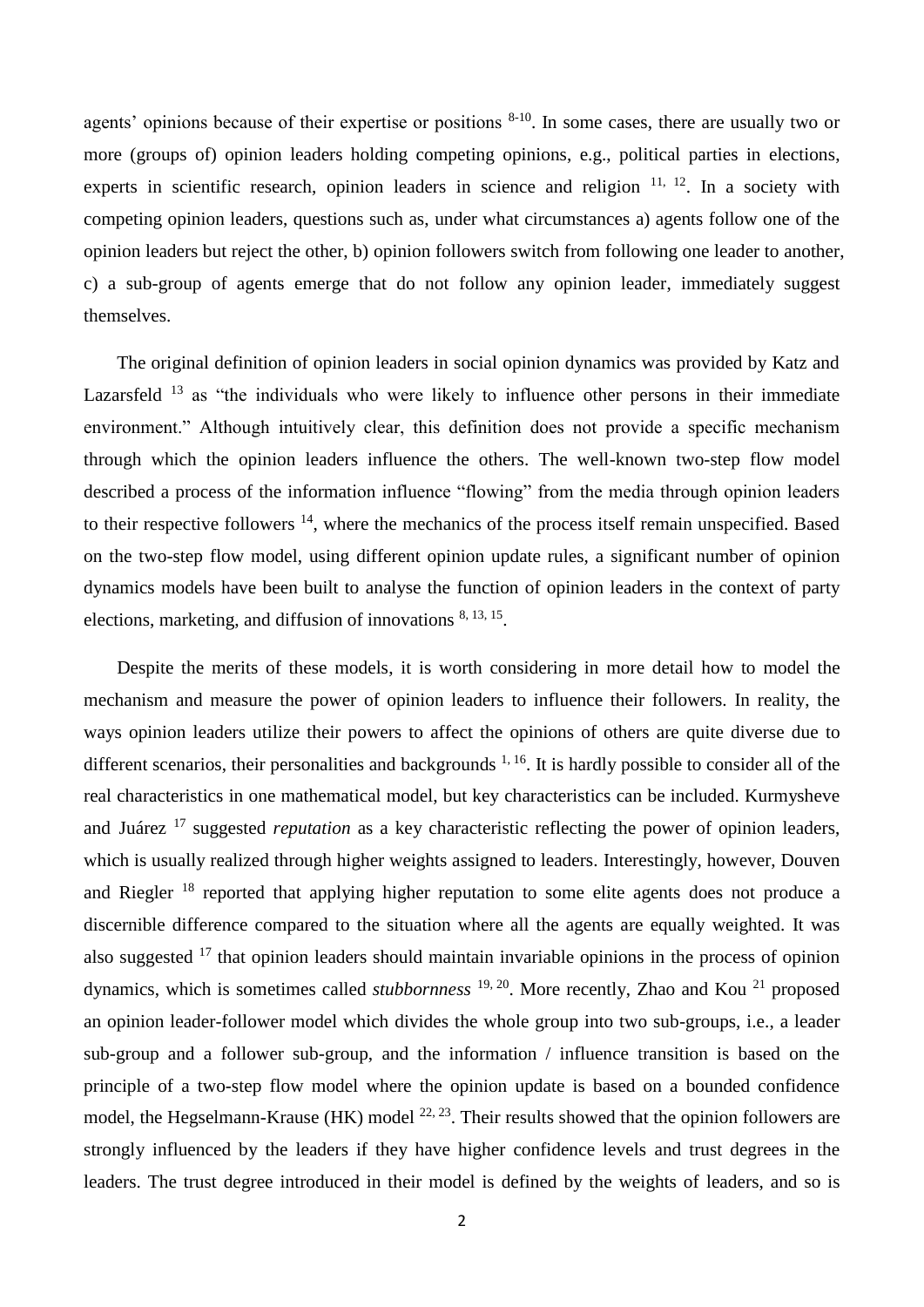actually a kind of reputation, while the higher confidence levels of followers towards opinion leaders can be thought of as the *appeal* of the opinion leaders.

Most of the existing models on opinion dynamics with opinion leaders discuss only one leader or a sub-group of opinion leaders who normally achieve consensus, while the phenomenon that two or more (groups of) opinion leaders hold competing opinions in a social group is very common in reality <sup>11, 12</sup>, and therefore it is important to explore how competing opinion leaders can attract more followers. For potentially competing opinion leaders, their opinions usually go in polarized directions due to the competing environment <sup>24</sup>. Therefore, the opinion *extremeness* should also be considered as an important characteristic of opinion leaders, especially in a competing environment. Summing up, we conclude that the influential power of competing opinion leaders on their followers in a social group can be measured by four characteristics: reputation, stubbornness, appeal and extremeness. However, there are few studies that have analysed the impact of such characteristics on opinion dynamics in a social group with competing opinion leaders systematically, and therefore this will be the focus of the current paper.

As for opinion update mechanisms, there are generally two types of opinion dynamics models: continuous opinion dynamics and discrete opinion dynamics  $5, 6$ . In continuous opinion dynamics models, the opinion is usually modelled as a real variable in the interval [0, 1], and the agents interact with each other to update their opinions. The bounded confidence model is a representative continuous opinion dynamics model, where agents only interact with neighbours whose opinions are similar to theirs, and the similarity is decided by the bound of confidence or tolerance  $25$ . Among these models, the Deffuant-Weisbuch (DW) model and HK model have recently received considerable attention  $26-33$ . It has already been well established that these models have consensus thresholds for the bound of confidence, above which a consensus in the group is always achieved while the whole group may split into two or more non-interacting sub-groups with the same opinion in each of them when below the consensus thresholds  $5$ . Furthermore, several interesting modifications or extensions to these models have been introduced recently. Some of the modifications introduce heterogeneous bounded confidence such that the assumption that all individuals in a given society have the same level of confidence is no longer necessary <sup>32</sup>. The impact of external factors, e.g., mass media, on dynamics of opinions in real societies have also been analysed recently  $34, 35$ . In this paper we adopt the HK model as the basic opinion update mechanism for the group opinion dynamics with competing opinion leaders, and use it to investigate the impact of the four characteristics of opinion leaders identified above.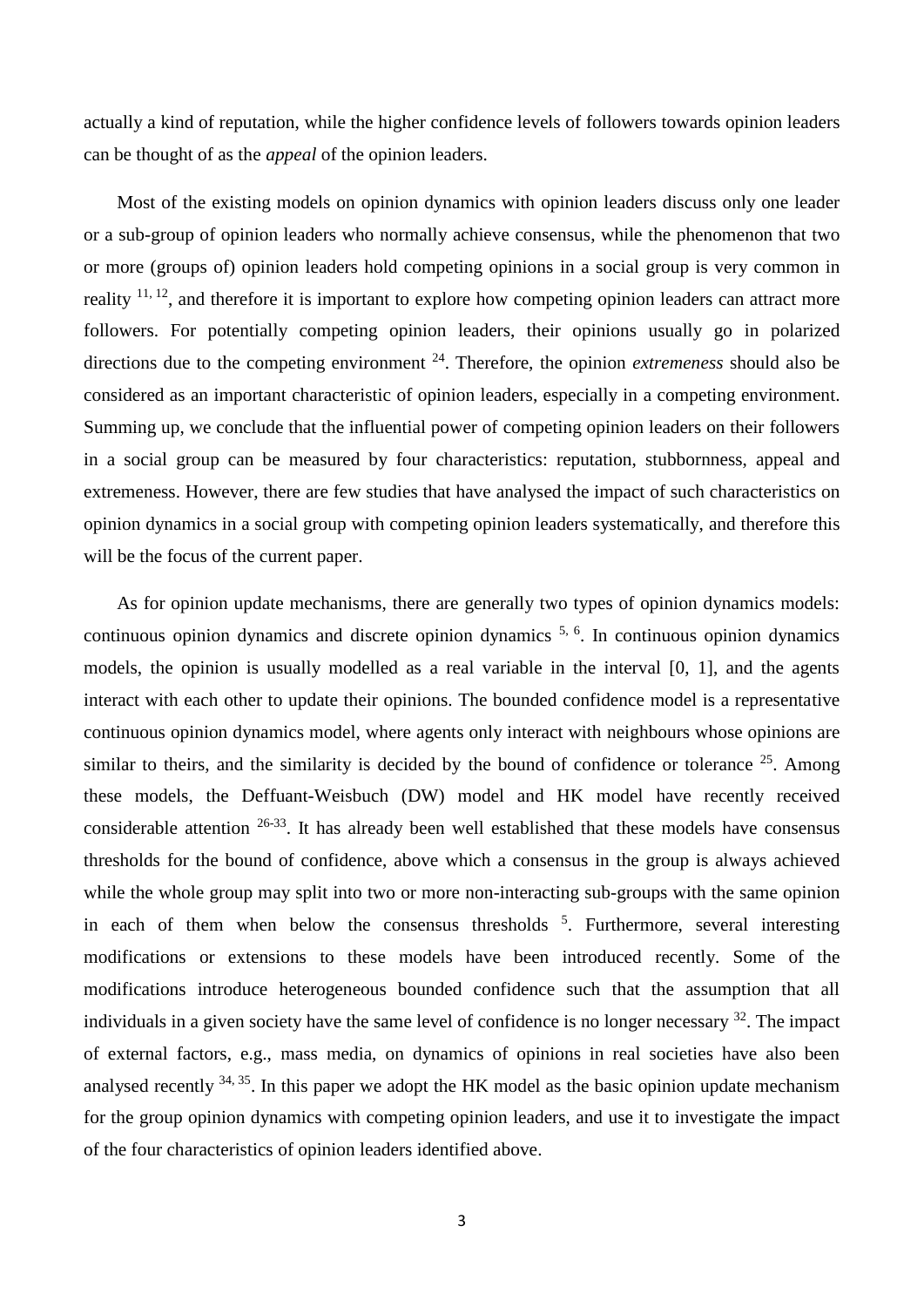#### **2. The HK model with opinion leaders**

The HK model is based on a complete network consisting of *n* vertices, representing agents, i.e., all the agents are linked to each other. Each agent holds an opinion about a given topic. The opinion  $x_i(t)$ that agent *i* has at time-step *t* is a real variable in the interval [0, 1], and it may change along a set of discrete time points according to the given update mechanism. We adopt the extended HK model proposed in <sup>18</sup> as the basic opinion update mechanism, which is

$$
x_i(t+1) = (g(i,t))^{-1} \sum_{j \in I(i,t)} r_j x_j(t) . \tag{1}
$$

 $I(i,t) = \{ j : |x_i(t) - x_j(t)| \le \varepsilon_i \}$  are epistemic neighbourhoods <sup>23</sup> of agent *i* at time *t*, and the parameters  $\varepsilon$ <sub>*i*</sub> is the bound of confidence in opinion. Here the weight  $r_j > 0$  represents the reputation that is assigned to agent j, and the function  $g(i,t) = \sum_{j \in I(i,t)} r_j$  sums the reputations of agents in  $I(i, t)$ .

Since the original HK model does not consider opinion leaders, we need to incorporate their characteristics into the model in order to study their impact on the opinion dynamics. Suppose that there are two opinion leaders in a social group, who usually hold opposite opinions about a topic and are denoted as *L*<sup>1</sup> and *L*2. The opinion leaders are assigned larger weights compared to normal agents to reflect their *reputation*. The reputations of opinion leaders  $L_i$  are denoted as  $R_i$  ( $i = 1, 2$ ) and they are usually larger than *r*, the weight of normal agents which will always be 1. The *stubbornness* of opinion leaders is reflected by their small bounds of confidence, denoted as  $S_i$  ( $i=1, 2$ ), so that they can influence the other agents but are not, or are less, influenced by them. We define the stubbornness of opinion leaders as  $S_i = 1 - T_{L_i}$  (*i*=1, 2), where  $T_{L_i}$  denotes the bound of confidence of leader *Li*. On the other hand, the normal agents should have larger bounds of confidence towards the leaders than that towards their peers (denoted as *T*), which are denoted as  $A_i$  ( $i = 1, 2$ ), reflecting the *appeal* of opinion leaders to the normal agents. Finally, the *extremeness* of opinion leaders is reflected by how close they are to the extreme values, 0 and 1, of the opinion interval, and it is defined as  $E_i = 2 \times \begin{vmatrix} 0.5 - x_{L_i} \end{vmatrix}$  (*i*=1, 2), where  $x_{L_i}$  is the opinion value of leader  $L_i$ . Note that extremeness itself cannot make an agent an opinion leader, and so we do not investigate its impact by itself but the combined effect with the other characteristics.

Since we are mainly interested in how the opinion leaders compete to attract followers, we adopt the average number of stationary sub-groups of normal agents (i.e., we exclude groups consisting of only opinion leaders), and the average number of followers of the opinion leaders as the quantities to study the impact of these four characteristics. There are different ways to define what it means for an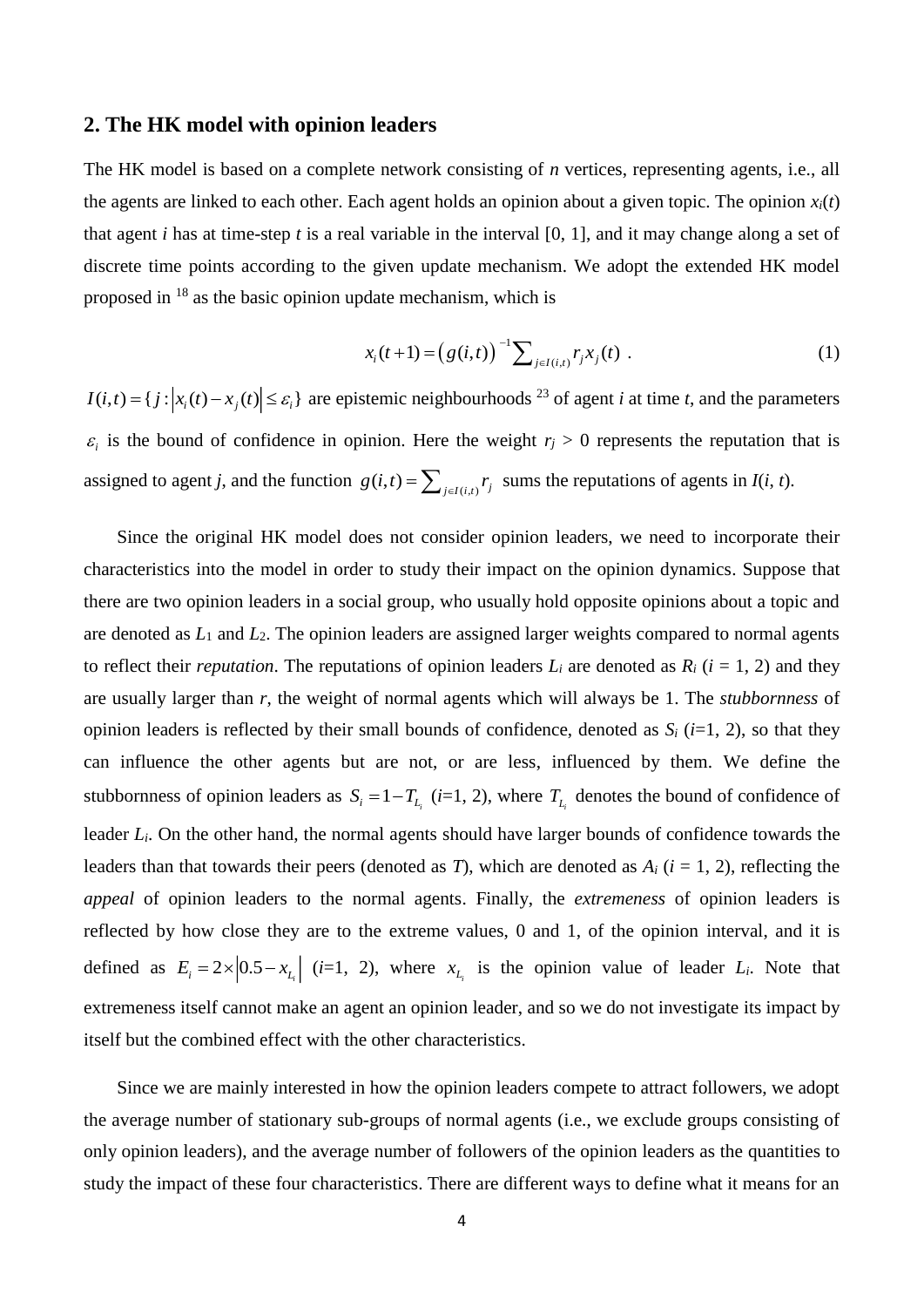agent to be a follower of a given opinion leader. One might define followers as the agents with the same opinion as the leader in the post transient regime. This definition seems too strict, however, because some agents may have a similar, but not exactly the same, opinion as the leader and their opinions may become identical to that of the leader if some conditions changed slightly. Therefore, a more reasonable approach is to define opinion followers as the agents whose opinions are within a certain range of the opinion of some opinion leader. Concretely, if one and only one opinion leader is within the epistemic range, as defined in equation (1), of one agent when stability is achieved, then this agent is called an *opinion follower* of that leader. If the two leaders are both within the epistemic range of an agent, then the agent is being influenced by both leaders and cannot be called a follower of either leader.

# **3. Simulation results and discussion**

We consider a society with two competing opinion leaders and investigate the impact of the four characteristics one by one. In addition, these two opinion leaders do not interact with each other due to the nature of competition, i.e., they are completely stubborn towards each other. Before going into the detail of the simulations, we briefly discuss the real world interpretations of some parameter settings.

*Number of agents* – It is possible for a real world network to have a very low number of agents or a large number of agents. In the performed simulations, the number of agents is chosen as 200, and two of the agents are designated opinion leaders based on the specifically assigned opinions as described in the following paragraph. We have implemented the simulations on the network with up to 1000 agents and found that there was no significant difference in the results compared to the network with 200 agents.

*Initial opinion values* are generated randomly on the interval [0, 1] (uniformly distributed) for each agent, while that of the opinion leaders are set to some specific values, i.e., a smaller value of 0.2 for leader *L*<sup>1</sup> and a symmetric larger value of 0.8 for leader *L*<sup>2</sup> when exploring the impact of reputation, stubbornness and appeal. The symmetry in leaders' opinions helps to see clearly the impact of these three characteristics. We also vary the opinion of leader *L*<sup>1</sup> from 0 to 0.5 and leader *L*<sup>2</sup> from 1 to 0.5 when investigating the impact of extremeness. It is worth mentioning that when testing the impact of the four characteristics of opinion leaders, we use the same initial opinions and apply different values to the parameters corresponding to these characteristics.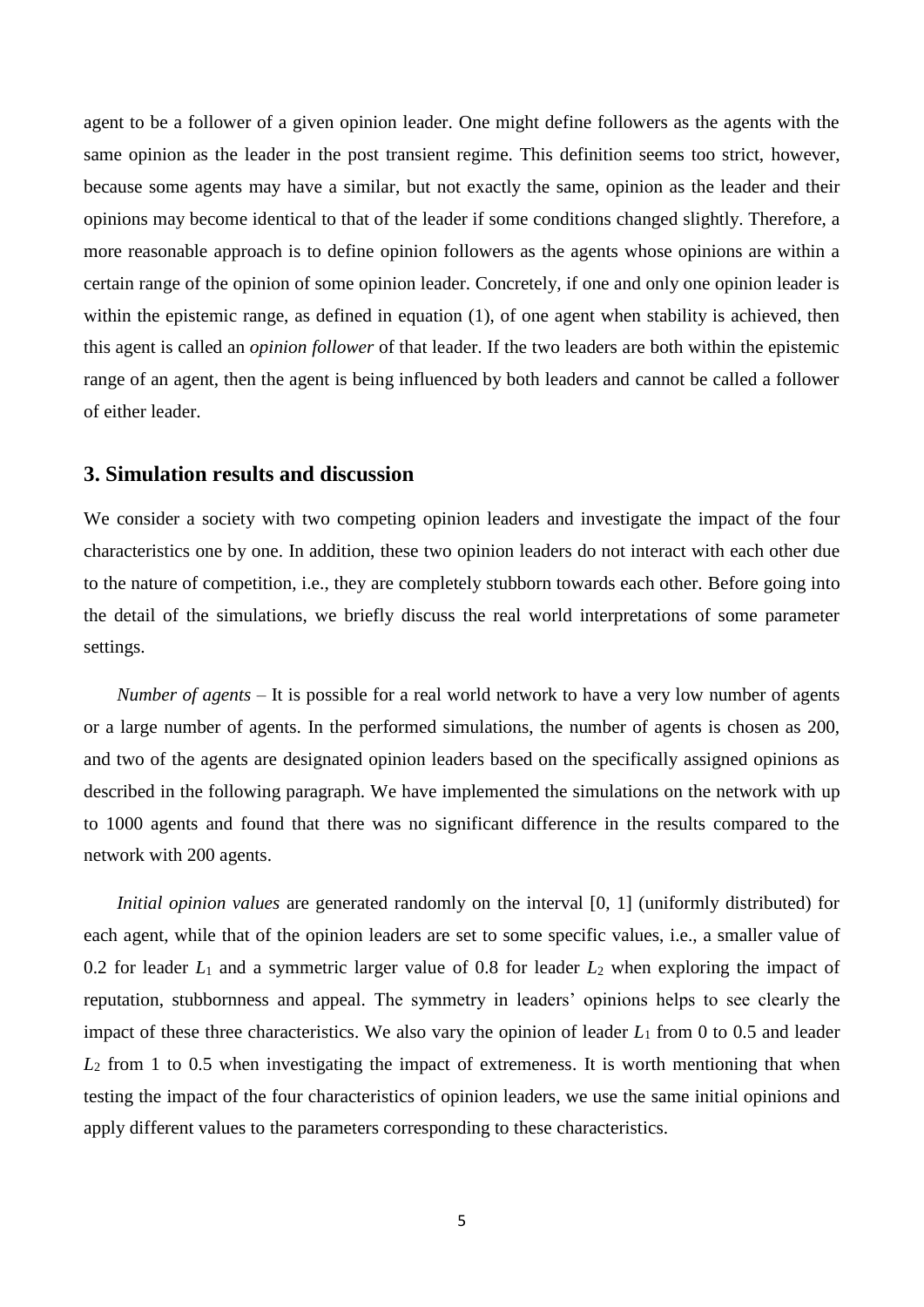*Repeated runs* – Given the fact that the initial opinions are generated randomly, simulations might show variant results even with the same parameter settings. For this reason, we have implemented 200 and 500 runs with all the other conditions being the same, and found that 200 runs were sufficient to obtain reasonable results.

### *3.1. Impact of reputation on opinion dynamics*

As stated previously, it has been reported that reputation does not produce a discernible difference in agent dynamics by applying higher weights to some elite agents compared with the situation where all the agents are equally weighted  $18$ . We therefore let the reputation of opinion leaders  $R_i$  vary in a wider range, from 1 to 400 in steps of 10, to see its impact, while keeping the values of other characteristics the same as that of the normal agents except for the starting initial opinion values. That is we set  $T_{L_i} = A_i = T$ ,  $E_i = 0.6$ , where *T* is the bounds of confidence of normal agents.

First we investigate the average number of stationary sub-groups of normal agents with the reputations of both opinion leaders varying simultaneously from 1 to 400 in steps of 10 while the group bound of confidence *T* takes values from 0.05 to 0.5 in steps of 0.01. First of all, as has been studied in the literature, [Fig. 1](#page-6-0) (a) shows that increasing the group bound of confidence will make the agents more likely to achieve consensus. As for the impact of reputation, [Fig. 1](#page-6-0) (a) demonstrates that increasing reputation will slightly increase the number of sub-groups, i.e., make it harder for the agents to achieve consensus, when the group bound of confidence  $T \in (0.15, 0.3)$ . For most values of *T*, this effect is significant only when the reputation is smaller than 50, as is further shown in [Fig. 1](#page-6-0) (b), while there is little effect in terms of the number of sub-groups by further increasing the reputation, which confirms the findings in  $18$ . However, even small changes might be significant in certain respects. For example, the figures also show the change of consensus threshold from 0.25 when there is no opinion leader  $(R_i=1)$  to around 0.32 when the leaders have a higher reputation  $R_i=50$  ( $i=1, 2$ ). The reason for this is that when is the opinion leaders have a sufficiently high reputation, e.g., 50, their neighbours converge to them more quickly because of the higher reputation and the others that fall outside their epistemic range will have less chance to be influenced by them either directly or indirectly via their neighbours. However, when the group bound of confidence is larger than 0.32 as shown in the figures, there will be an overlap between the epistemic ranges of the two leaders, which makes the leaders affect each other via their common neighbours and makes the group achieve consensus.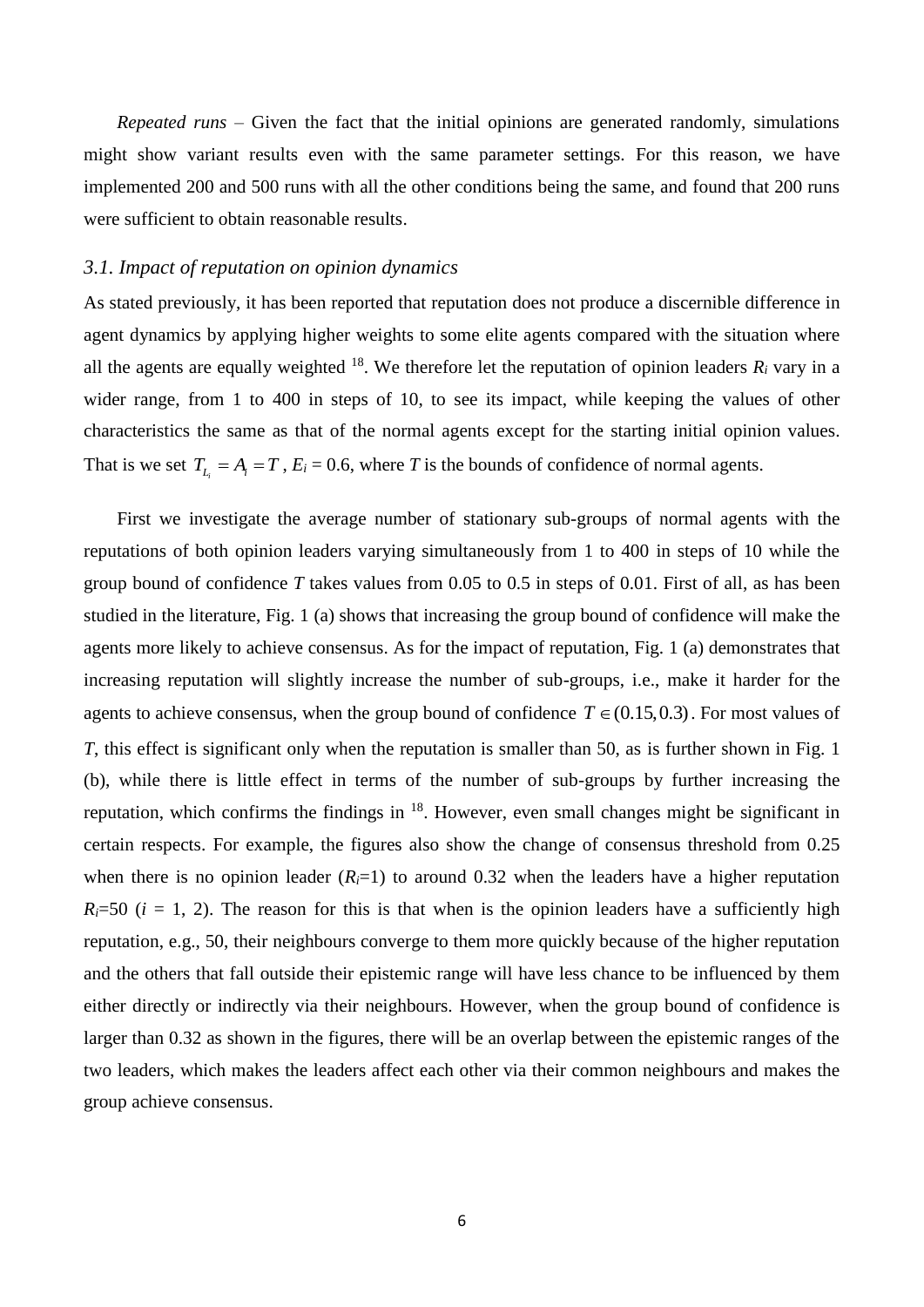

<span id="page-6-0"></span>**Fig. 1.** Average number of sub-groups with respect to (a) group bound of confidence *T* with different reputation values, and (b) reputation  $R_i$  with different bounds of confidence, where  $S_i = 1 - T$ ,  $A_i = T$ ,  $E_i = 0.6$ . Averages taken over 200 runs.

In order to see the impact of reputation for the two opinion leaders on attracting followers, we then explore the average number of followers of the two opinion leaders as shown in [Fig. 2](#page-7-0) by fixing the reputation of opinion leader  $L_2$  to,  $R_2$  =50, and varying the reputation of leader  $L_1$  from 1 to 400 in steps of 5, while keeping the values of other characteristics the same as in the above simulations. We have also investigated the case where  $R_2 = 100$ , and the simulation results show a similar pattern.

When the group bound of confidence *T* is 0.2 as shown in [Fig. 2](#page-7-0) (a), increasing the reputation of leader *L*<sup>1</sup> actually *decreases* the number of his followers while increasing the number of followers of leader  $L_2$ . The two leaders are always attracting the same number of followers when  $T = 0.3$  as shown in [Fig. 2](#page-7-0) (b), but increasing the reputation of leader *L*<sup>1</sup> increases the number of followers of both leaders dramatically until  $R_1 = R_2 = 50$  and thereafter all the agents are divided equally into two groups of followers of the two leaders. When  $T = 0.35$  as shown in [Fig. 2](#page-7-0) (c), neither leader can attract any followers when  $R_1$  < 100, and when  $R_1$  increases from 100 to 230, the number of followers of both leaders increases quickly, but leader *L*1, who has higher reputation, is able to gain more followers now. The state that neither leader can attract any follower lasts longer when  $T = 0.4$ as shown in [Fig. 2](#page-7-0) (d) until  $R_1 = 300$  and thereafter both leaders start to attract a few followers with increasing reputation of leader *L*1.

The counterintuitive result that higher reputation results in fewer followers in some cases can be explained by reasoning along the lines stated earlier. The opinion leader with higher reputation is able to persuade their epistemic neighbours converge to them more quickly and the others that fall outside their epistemic range will have less chance to be influenced by them either directly or indirectly. On the other hand, the leader with lower reputation can work with their epistemic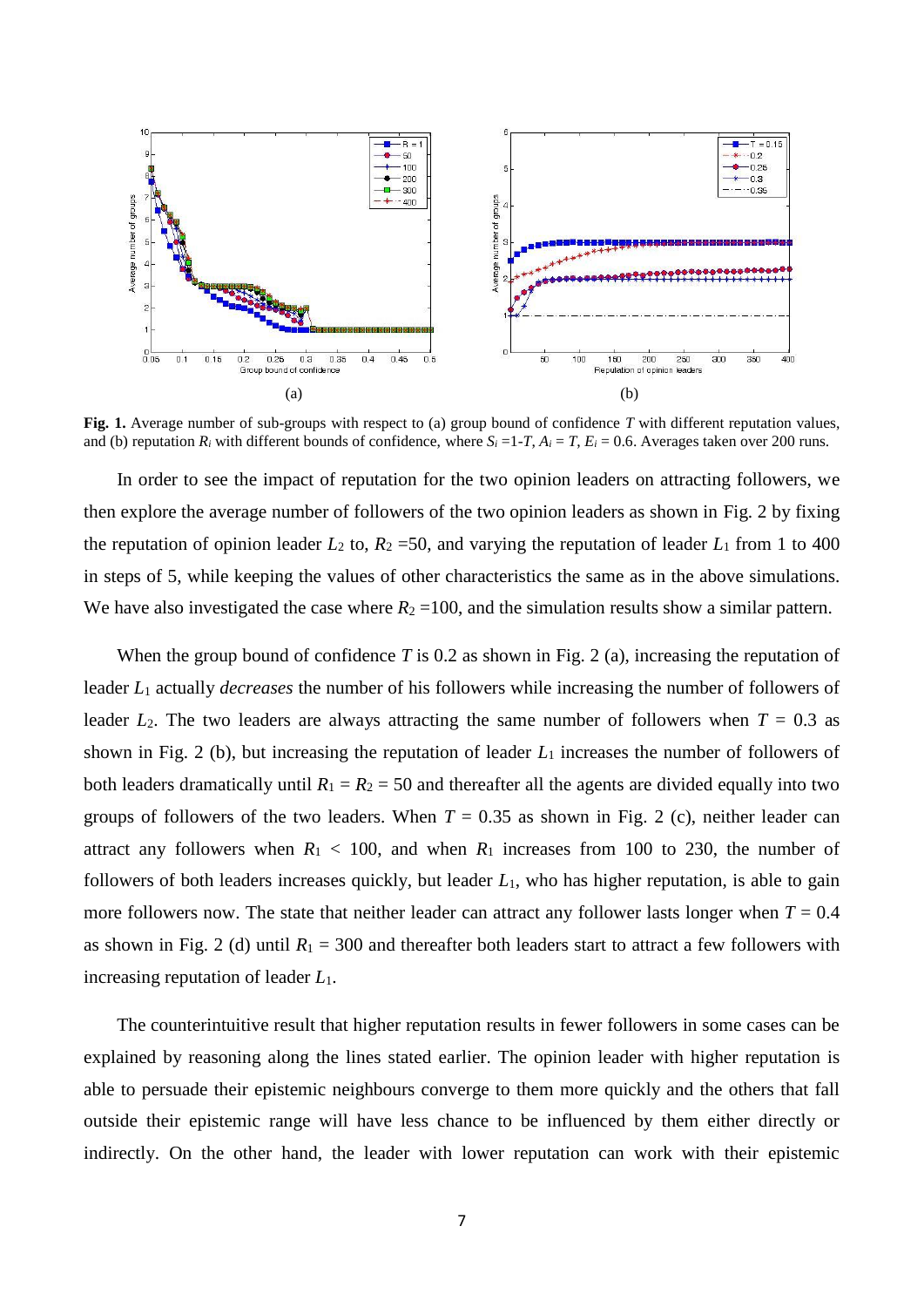neighbours and persuade the agents that were outside of their epistemic range to follow them via their common neighbours although the process may take a bit longer. As a result, when the group bound of confidence *T* takes a smaller value as shown in [Fig. 2](#page-7-0) (a), the opinion leader with higher reputation can only influence the agents in a narrow range and gain less followers. However, when *T* becomes larger as shown in [Fig. 2](#page-7-0) (b), the leader with higher reputation is able to influence a wider range of agents, which overcomes the previous negative impact of reputation gradually. When *T* is larger still as shown in [Fig. 2](#page-7-0) (c) and (d), all of the normal agents are able to be influenced by both leaders and will normally achieve consensus, and only when one leader has a much higher reputation than the other can this enable that leader to attract more followers. The consensus can be achieved because of the emergence of an intermediate group that brings the two opinion leaders and their followers together. However, for higher reputations this intermediate group can instead be incorporated into the followers of the opinion leader with the highest reputation.



<span id="page-7-0"></span>**Fig. 2.** Average number of followers of opinion leaders  $L_1$  and  $L_2$  with respect to reputation of leader  $L_1$ , where  $R_2 = 50$ ,  $S_i$  $= 1 - T$ ,  $A_i = T$ ,  $E_i = 0.6$  and group bound of confidence *T* is (a) 0.2, (b) 0.3, (c) 0.35 and (d) 0.4. Averages taken over 200 runs.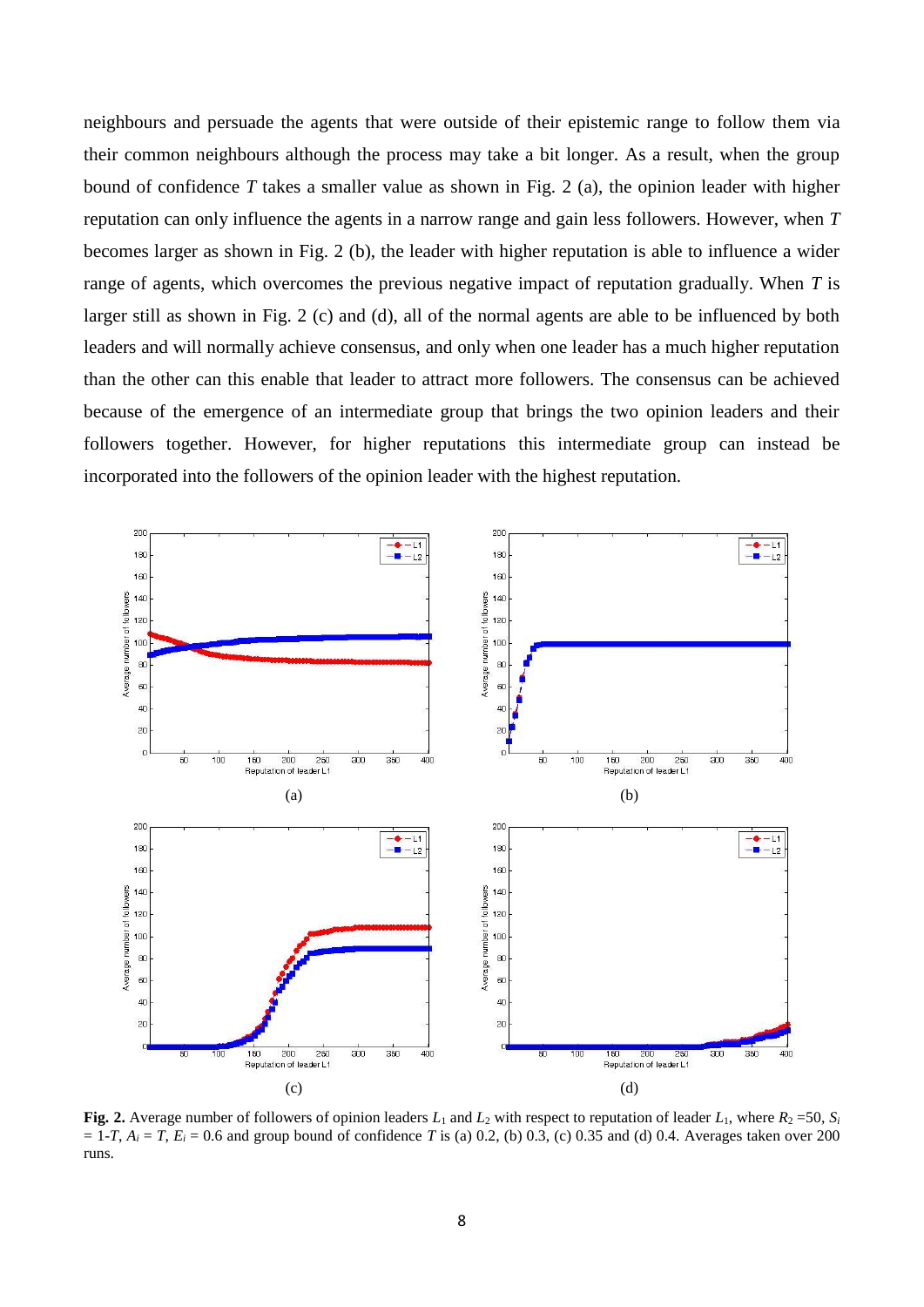#### *3.2. Impact of stubbornness on opinion dynamics*

To study the impact of the stubbornness of opinion leaders on the group opinion dynamics, taking a similar strategy as when investigating the impact of reputation, we first let  $A_i = T$ ,  $R_i = 1$ , and  $S_i$  vary simultaneously from 0.8 to 1 in steps of 0.01 (the corresponding bounds of confidence for the opinion leaders  $T_{L_i}$  change from 0.2 to 0) while the group bound of confidence *T* takes values from 0.05 to 0.5 in steps of 0.01, and explore the average number of sub-groups of the normal agents. The simulation results are shown in [Fig. 3.](#page-8-0)



<span id="page-8-0"></span>**Fig. 3.** Average number of groups with respect to (a) group bound of confidence *T* with different stubbornness values, and (b) stubbornness  $S_i$  with different bounds of confidence, where  $R_i = 1$ ,  $A_i = T$ ,  $E_i = 0.6$ . Averages taken over 200 runs.

Overall, the simulation results in [Fig. 3](#page-8-0) show that stubbornness has little effect on the group opinion dynamics in terms of average number of sub-groups. Increasing stubbornness of the leaders results in a slight increase in the number of sub-groups only when the group bound of confidence *T* is around 0.1 as shown in [Fig. 3](#page-8-0) (a). [Fig. 3](#page-8-0) (b) also illustrates that the average number of groups is almost independent of stubbornness and only when the stubbornness increases from 0.95 to 0.96 at *T*  $= 0.25$ , does the average number of sub-groups become slightly larger. For example, where the same number of sub-groups are formed under different stubbornness degrees, it takes a longer time (about 60 to 100 times longer) for the agents to reach stationary state if the leaders are completely stubborn than if the stubbornness is 0.9.

In order to see the impact of stubbornness of opinion leaders on attracting followers, we similarly explore the average number of followers of the two opinion leaders by letting opinion leader  $L_2$  be  $S_2 = 0.95$  and varying the stubbornness degree of leader  $L_1$  from 0.8 to 1 in steps of 0.01. The simulation results are shown in [Fig. 4.](#page-9-0)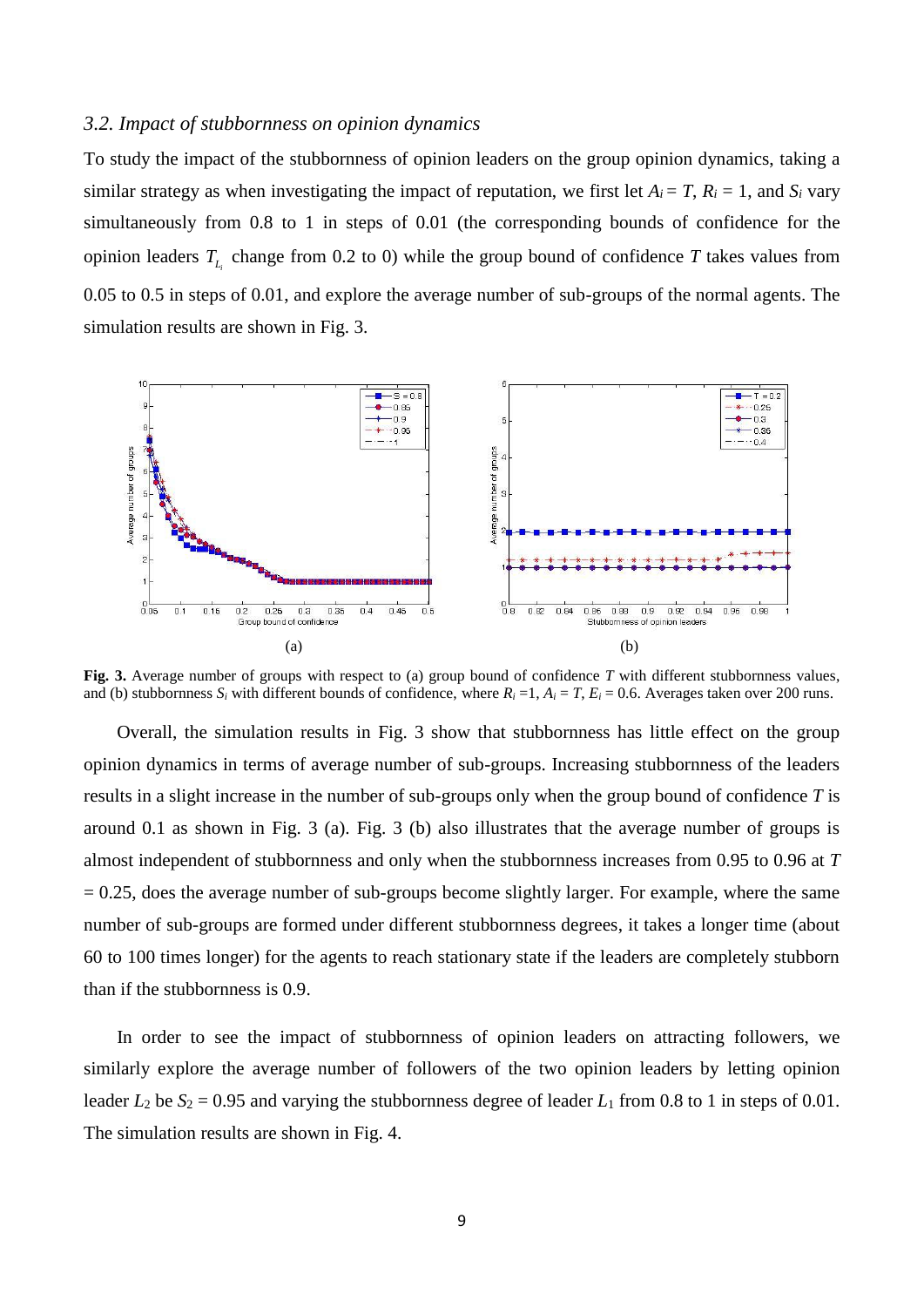

<span id="page-9-0"></span>**Fig. 4.** Average number of followers of opinion leaders  $L_1$  and  $L_2$  with respect to stubbornness of leader  $L_1$ , where  $R_i = 1$ ,  $S_2=0.95$ ,  $A_i = T$ ,  $E_i = 0.6$  and group bound of confidence *T* is (a) 0.2, (b) 0.25, (c) 0.3 and (d) 0.35. Averages taken over 200 runs.

The figures when the group bound of confidence is smaller than 0.2 are not shown here since the normal agents would be more stubborn than the leaders at some points. It can be seen from [Fig. 4](#page-9-0) that the less stubborn leader is usually able to attract more followers, and the impact is more significant when the group bound of confidence  $T = 0.25$  and 0.3 as shown in [Fig. 4](#page-9-0) (b) and (c). When  $T = 0.25$ , the number of followers of leader  $L_1$  decreases dramatically from 100 to around 20 while that of leader  $L_2$  increases from 20 to around 80 when the stubbornness of leader  $L_1$  increases from 0.92 to 0.98. When  $T = 0.3$ , the number of followers of leader  $L_2$  increases dramatically from 0 to 100 while that of leader *L*<sup>1</sup> keeps around 80 when the stubbornness of leader *L*<sup>1</sup> increases from 0.92 to 0.96. The transition between having more followers and fewer followers occurs at  $S_1 = 0.95$ since that is the point where  $S_1 = S_2$ . The reason that lower stubbornness leads to more followers in general is that a less stubborn leader is more likely to learn the opinions of the normal agents by changing his opinion to be closer to theirs, and when the group bound of confidence is at certain range, e.g., 0.25 or 0.3, which is in the region of the consensus threshold when the leaders are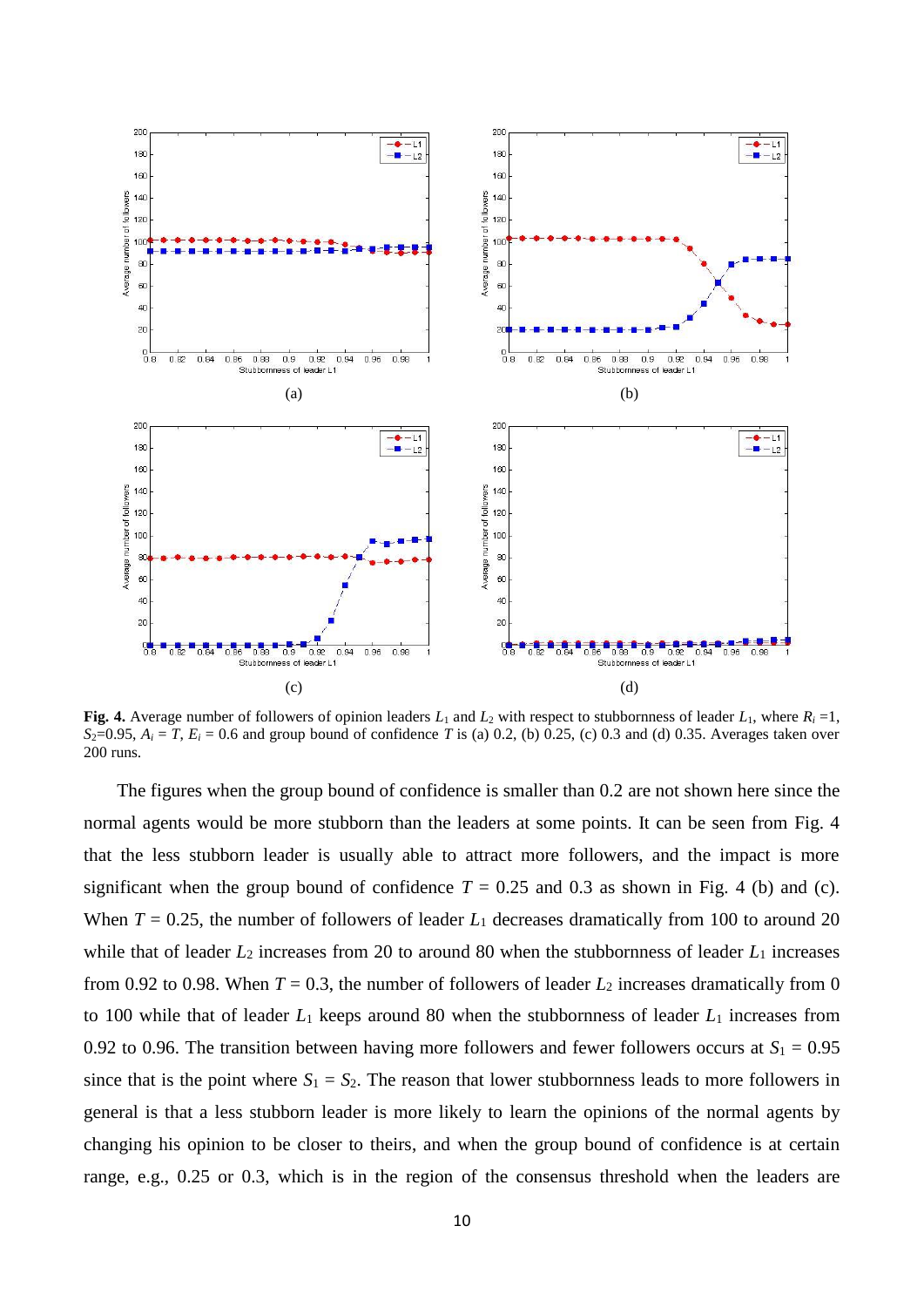equally stubborn as shown in [Fig. 3](#page-8-0) (a), the less stubborn leader is able to affect a sufficient range of agents and attract them as followers. When the group bound of confidence becomes larger than 0.35 as in [Fig. 4](#page-9-0) (d), both the leaders cannot attract followers anymore because all the normal agents are influenced by both the leaders (directly or indirectly) and this normally results in a consensus at the average opinion of the leaders. We have also carried out the simulations with  $A_i = T$  and  $R_i = 50$  and found that stubbornness has no discernible impact on attracting followers for the two leaders. The reason is that higher reputation of leaders makes their epistemic neighbours converge to them more quickly as stated in the previous section and the effect of stubbornness becomes irrelevant as a consequence since the opinions of the leaders do not change much even for low values of stubbornness.

We let the leaders to be completely stubborn, i.e.,  $S_i = 1$  when investigating the impact of appeal and extremeness in the following sections, because it helps to see their impact more clearly by fixing the leaders' opinions. For consistency, we also fix the reputation of opinion leaders to be  $R_i = 50$ , as it has been shown in [Fig. 1](#page-6-0) that much higher reputations makes little difference.

# *3.3. Impact of appeal on opinion dynamics*

This section shows the impact of the appeal of opinion leaders on group opinion dynamics and attracting followers. With a similar strategy as before, we first investigate the average number of sub-groups of the normal agents by letting the appeal of both the leaders vary simultaneously from 0.25 to 0.5 in steps of 0.01 and the group bound of confidence *T* from 0.05 to 0.5 in steps of 0.01, while  $R_i = 50$  and  $S_i = 1$  ( $i = 1, 2$ ). The simulation results are shown in [Fig. 5.](#page-11-0)

The results in [Fig. 5](#page-11-0) show that increasing the appeal of both the leaders makes it easier for the normal agents to achieve consensus (i.e. it lowers the consensus threshold), which confirms the findings in  $21$ , because they are more likely to be influenced by both leaders which makes them achieve consensus roughly at the average opinion of the leaders. There is a common pattern for most of the appeal values in [Fig. 5](#page-11-0) (a): with increasing group bound of confidence, the average number of sub-groups keeps stable at two or three at first, and rises to a peak with less than one additional subgroup on average, and then falls back to one normally (i.e., the agents achieve consensus). When the appeal of leaders is 0.3 as shown in [Fig. 5](#page-11-0) (a), the normal agents will usually be divided into two groups following the corresponding leaders. When the appeal is larger than 0.3 and the group confidence is low, the normal agents whose original opinions are around 0.5 are affected by both the leaders and will normally achieve consensus in the middle, but those who are far from the middle can only be affected by one of the leaders and become their followers resulting in three sub-groups in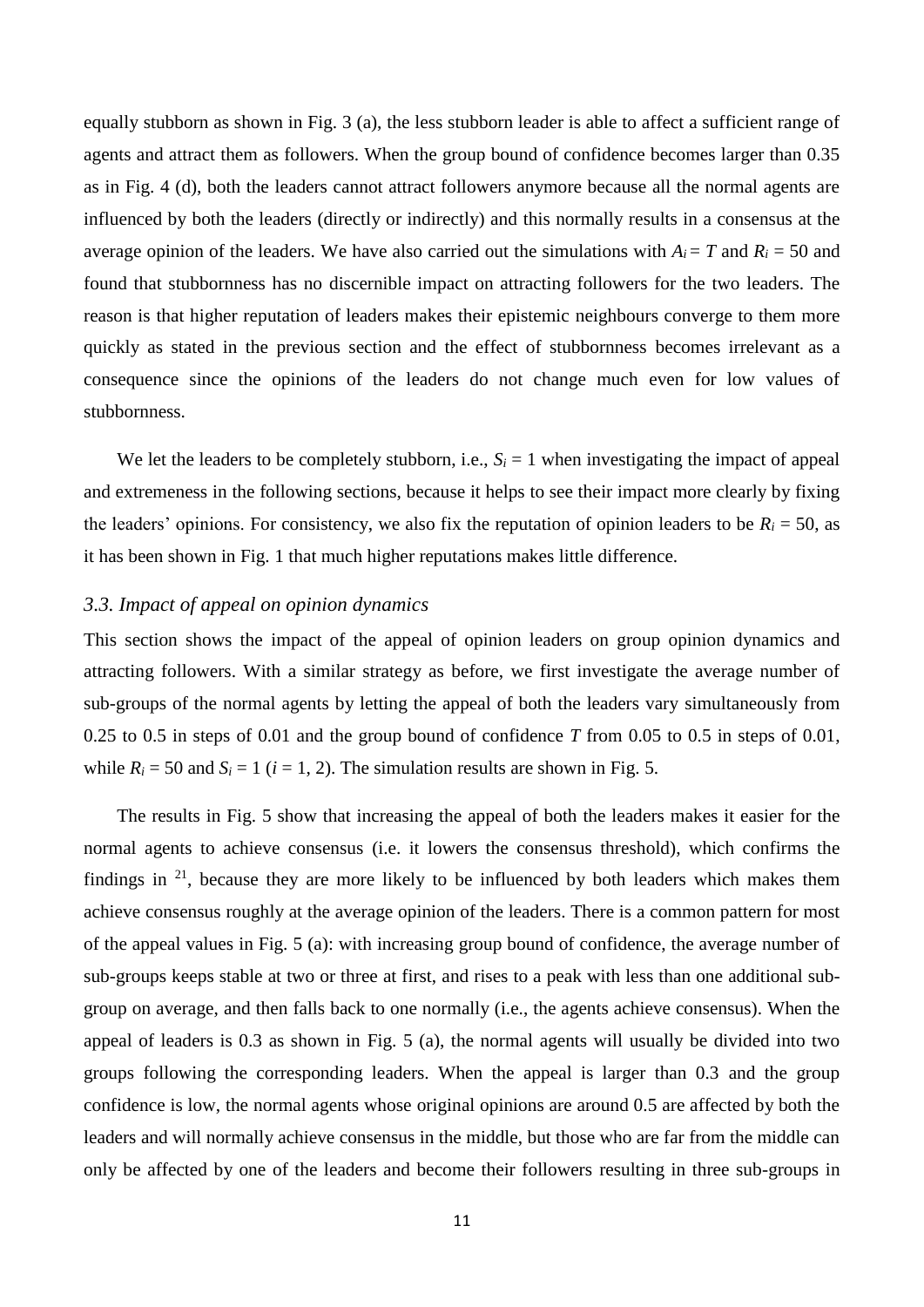total. It is also shown in [Fig. 5](#page-11-0) (b) that, for several cases, the number of sub-groups changes from about three to two, when the appeal increase from 0.25 to 0.3, but back to three again with larger appeal. When the group bound of confidence *T* is 0.25, the number of sub-groups stays at 2 until the appeal is around 0.38 at which point it rises to the peak of four and gradually back to one again. This is because 0.3 is the distance between the middle of opinion interval and the opinions of the two leaders. When the leaders' appeal is between 0.25 and 0.3, the leaders can only attract the nearby normal agents quickly to become their followers because of their higher reputation, while the agents around the middle will not be affected by them.



<span id="page-11-0"></span>**Fig. 5.** Average number of groups with respect to (a) group bound of confidence *T* with different appeal values, and (b) appeal  $A_i$  with different group bounds of confidence where  $R_i = 50$ ,  $S_i = 1$ ,  $E_i = 0.6$ . Averages taken over 200 runs.

We can then investigate the impact of appeal on attracting followers for the leaders via the average number of followers of the opinion leaders, by fixing the appeal of opinion leader *L*<sup>2</sup> to be *A*<sup>2</sup>  $= 0.4$ , and varying that of leader *L*<sub>1</sub> from 0.2 to 0.5 in steps of 0.05, while  $R_i = 50$  and  $S_i = 1$  ( $i = 1, 2$ ). The simulation results are shown in [Fig. 6.](#page-12-0)

The results in [Fig. 6](#page-12-0) overall demonstrate that appeal plays a straightforward role for opinion leaders, i.e., increasing appeal normally helps the leader to attract more followers or lower the number of followers of the opposite leader. The reason is that the leader with higher appeal is normally able to affect a wider range of agents. However, if the group bound of confidence is large enough as shown in [Fig. 6](#page-12-0) (b) and (c), increasing the appeal will make more normal agents be influenced by both leaders and achieve consensus by themselves, and therefore reduce the number of followers of both leaders, especially in the sensitive appeal interval (0.35, 0.45) where the number of followers of leader *L*<sup>2</sup> decreases dramatically. When the group bound of confidence becomes larger still as shown in [Fig. 6](#page-12-0) (d), all the agents will be affected by both leaders and achieve consensus at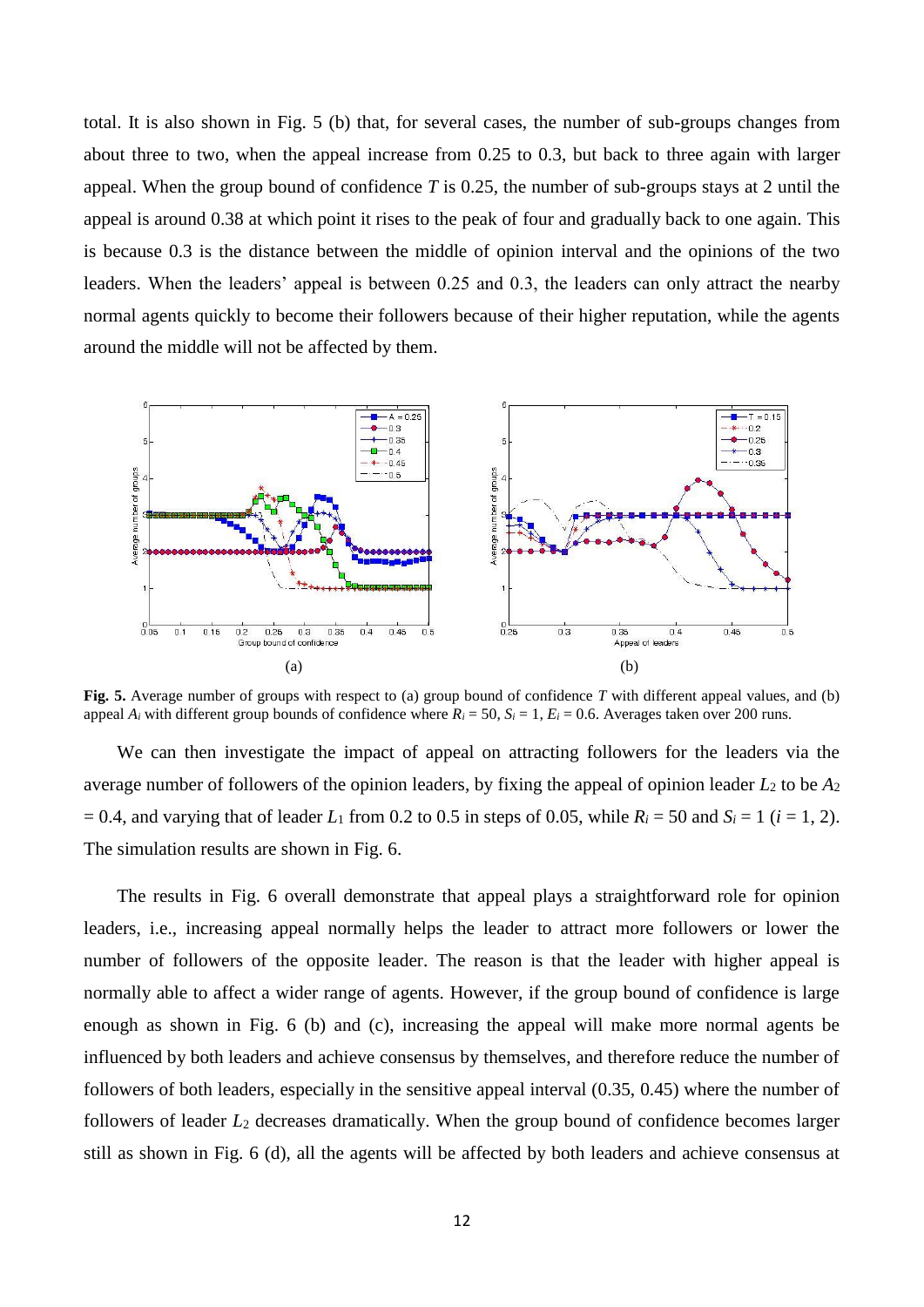the average opinion when the appeal of leader  $L_1$  is greater than 0.4, and so neither leader can attract followers anymore. However, when the appeal of  $L_1$  is smaller than 0.35, leader  $L_2$  attracts all the normal agents as followers. This dramatic change in support for leader *L*<sup>2</sup> as the appeal of leader changes *L*<sup>1</sup> from 0.35 to 0.4 can be explained as follows. When the appeal of *L*<sup>1</sup> is smaller than that of leader  $L_2$ ,  $A_2 = 0.4$ , and the group bound of confidence  $T = 0.4$ , the normal agents with opinions smaller than 0.4 will be pulled to the middle of the opinion interval at first due to the effect of both leaders (indirectly in the case of *L*2) and other normal agents, but then further pulled up by *L*<sup>2</sup> and other normal agents, and become followers of *L*<sup>2</sup> subsequently.



<span id="page-12-0"></span>**Fig. 6.** Average number of followers of opinion leaders  $L_1$  and  $L_2$  with respect to appeal of leader  $L_1$ , where  $R_i = 50$ ,  $S_i = 1$ ,  $A_2 = 0.4$ ,  $E_i = 0.6$  and group bound of confidence *T* is (a) 0.25, (b) 0.3, (c) 0.35, and (d) 0.4. Averages taken over 200 runs.

#### *3.4. Impact of extremeness on opinion dynamics*

Similarly, we first investigate the average number of sub-groups of the normal agents by letting the opinion of leader  $L_2$  change from 0.5 to 1 and that of leader  $L_1$  vary symmetrically from 0.5 to 0 in steps of  $(\pm)0.025$ , which means that the extremeness of both leaders  $E_i$  vary simultaneously from 0 to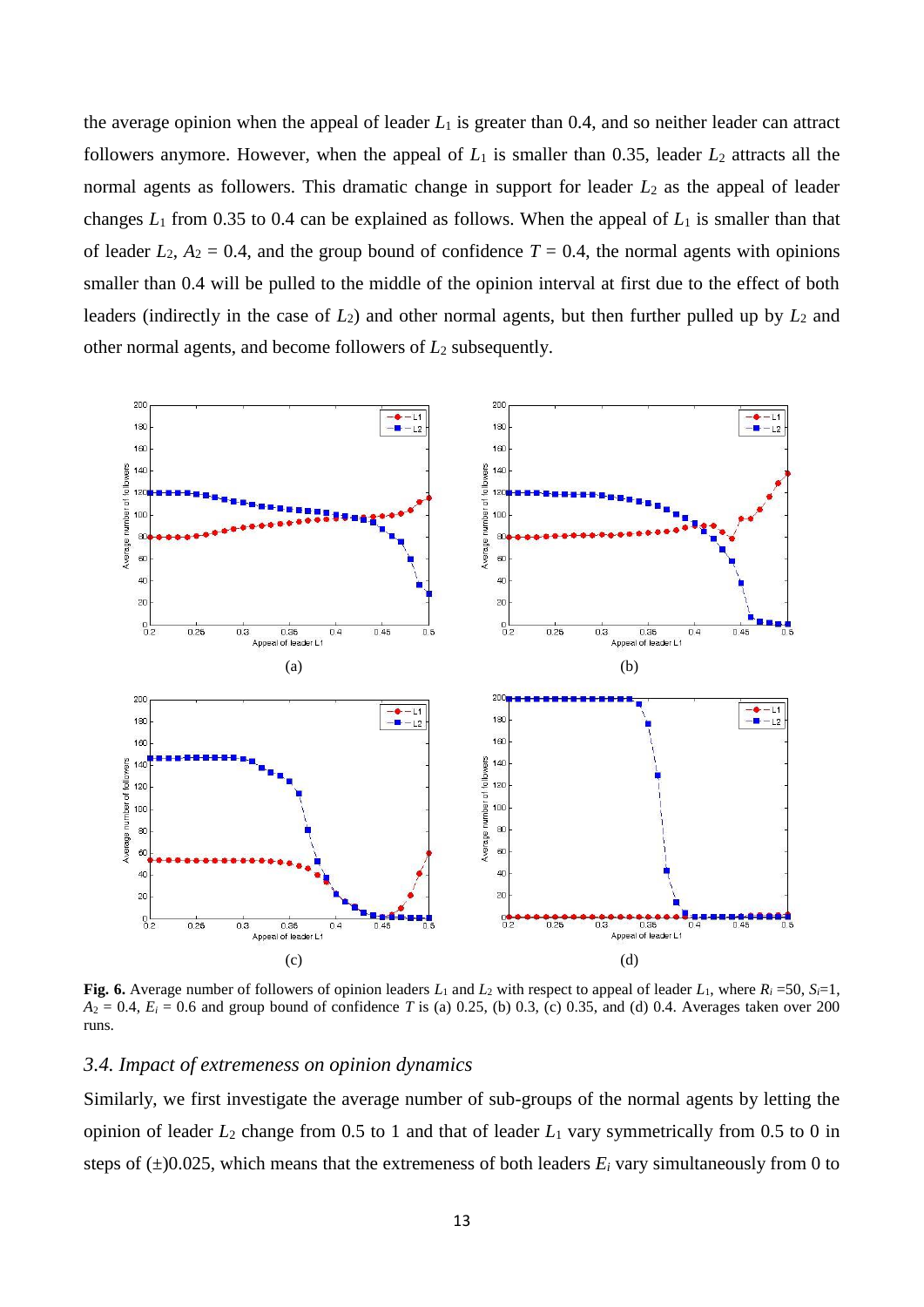1 in steps of 0.05, and the group bound of confidence *T* vary from 0.05 to 0.5 in steps of 0.01, while *R<sub>i</sub>* = 50, *S<sub>i</sub>* = 1, and *A<sub>i</sub>* = 0.4 (*i* = 1, 2).



<span id="page-13-0"></span>**Fig. 7.** Average number of groups with respect to (a) group bound of confidence *T* with different extremeness values, and (b) extremeness  $E_i$  with different group bounds of confidence where  $R_i = 50$ ,  $S_i = 1$ ,  $A_i = 0.4$ . Averages taken over 200 runs.

Overall the results in [Fig. 7](#page-13-0) show that in most cases it is easier for normal agents to achieve consensus when the leaders are less extreme. The reason is that, when the two leaders are moving simultaneously from the completely extreme opinions, 0 and 1, to the middle of the opinion interval, more normal agents will be affected by both of them and are more likely to form consensus. Apart from the overall effect, some critical extremeness values are worth discussing due to their interesting behaviour. When the extremeness is 0.2 as in [Fig. 7](#page-13-0) (a), i.e., opinion of leader *L*<sup>1</sup> is 0.4 and that of leader *L*<sup>2</sup> is 0.6, all the normal agents can be influenced by both leaders sooner or later given the fact that the appeal of the leaders is 0.4, and so the normal agents can always achieve consensus. When the extremeness is 0.8, i.e., opinion of leader  $L_1$  is 0.1 and that of leader  $L_2$  is 0.9, the normal agents will usually be divided into two sub-groups of followers of the leaders.

In order to investigate the impact of extremeness on attracting followers, we explore the average number of followers of the two opinion leaders by varying the extremeness of leader  $L_1$  from 0 to 1 in steps of 0.05, and fix that of leader  $L_2$  to be 0.6, i.e.,  $E_2 = 0.6$ . The following figures show the simulation results for the average numbers of followers of opinion leaders *L*<sup>1</sup> and *L*<sup>2</sup> with respect to different group confidence levels where  $R_i = 50$ ,  $S_i = 1$ , and  $A_i = 0.4$  ( $i = 1, 2$ ).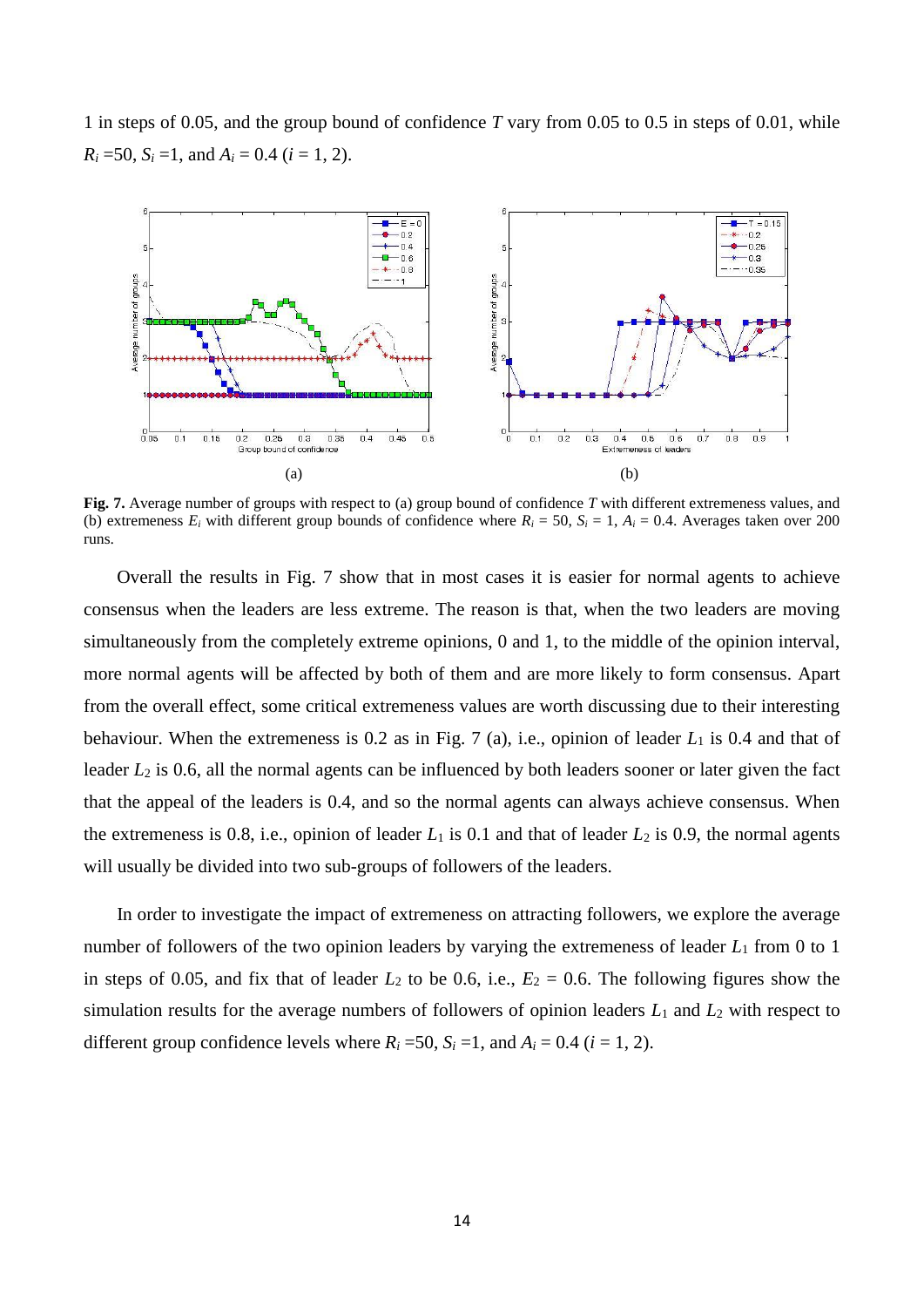

<span id="page-14-0"></span>**Fig. 8.** Average number of followers of opinion leaders *L*<sup>1</sup> and *L*<sup>2</sup> with respect to extremeness of opinion leader *L*1, where  $R_i = 50$ ,  $S_i = 1$ ,  $A_i = 0.4$ ,  $E_2 = 0.6$  and group bound of confidence *T* being (a) 0.2, (b) 0.25, (c) 0.35 and (d) 0.4. Averages taken over 200 runs.

Clearly, the extremeness of leader *L*<sup>1</sup> being 0.6 is a point where the numbers of followers of the two leaders are always the same since they have the same value for all four characteristics. When the extremeness of the two leaders differs, we can conclude from the above figures that the less extreme opinion leader is generally more capable of attracting followers. It is also shown that there are some critical extremeness values so that neither leader can attract any follower if *E*<sup>1</sup> is smaller than the critical value, but there will be dramatic increase in the number of followers of both leaders if *E*<sup>1</sup> becomes larger than the critical value, e.g.,  $E_1 = 0.4$  when  $T = 0.25$  as in [Fig. 8](#page-14-0) (b), and  $E_1 = 0.6$ when  $T = 0.4$  as in [Fig. 8](#page-14-0) (d). This is because more agents will be able to be affected by both leaders indirectly with a larger group bound of confidence provided the opinion leaders are not too extreme and then they will normally achieve consensus by themselves and are not treated as the followers of any leader according to the definition. Only when the leaders are more extreme as stated above, do they depart from this state and the normal agents are broken from consensus into two sub-groups of followers.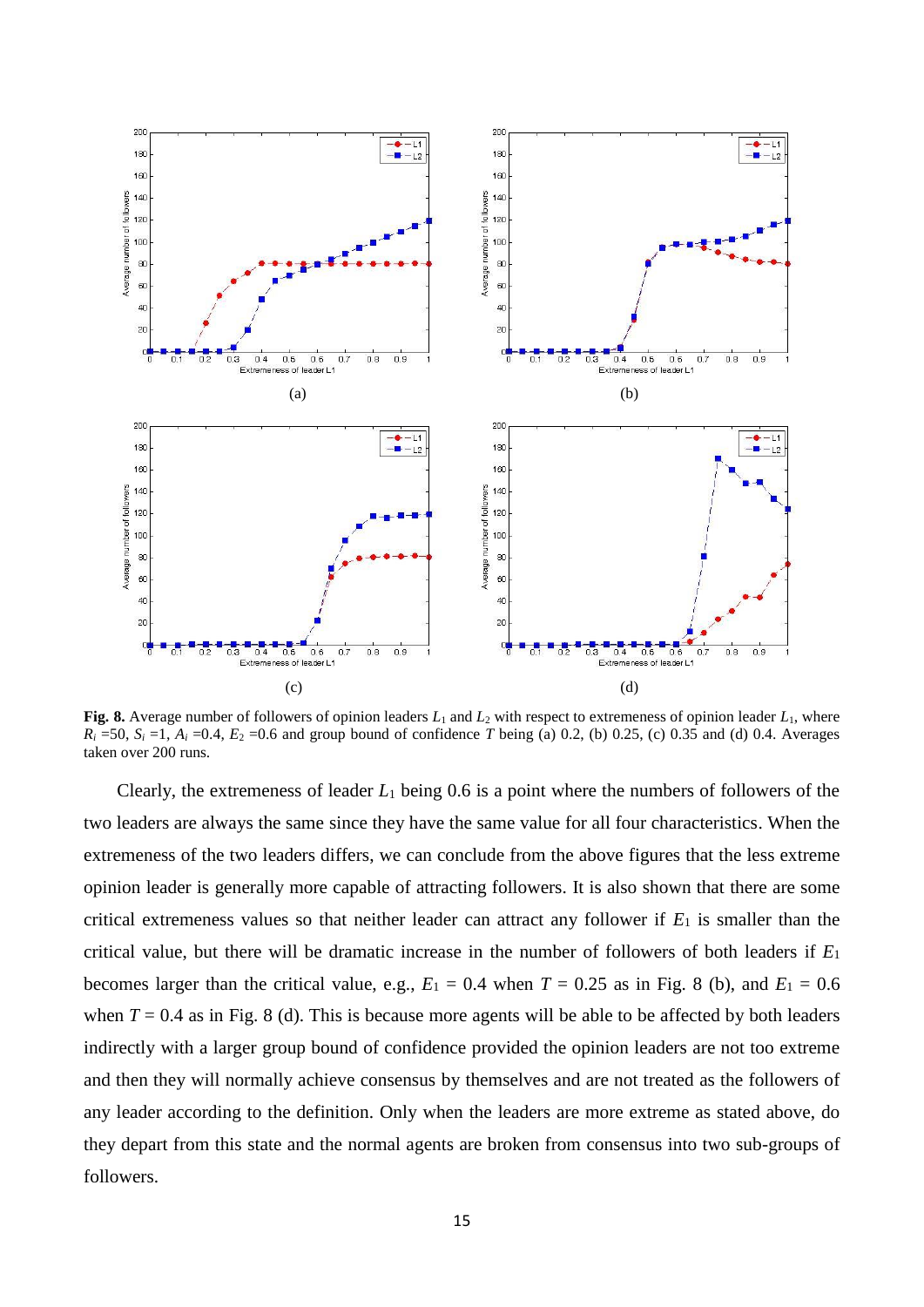# **4. Conclusions**

This paper has introduced opinion leaders holding competing opinions, and analysed the impact of four characteristics of the opinion leaders – reputation, stubbornness, appeal and extremeness – on the group opinion dynamics and the ability of the opinion leaders to attract followers. It has been shown that increasing the reputation of opinion leaders may make it more difficult for the normal agents to achieve consensus, and the leader with higher reputation will make the neighbours converge to his opinion more quickly, and so attract more followers, when the group bound of confidence is larger, but fewer followers when the group bound of confidence is smaller. Stubbornness has no discernible effect on the number of sub-groups, but less stubborn leaders are usually able to attract more followers. On the other hand, increasing appeal of opinion leaders makes it easier for the normal agents to achieve consensus. It normally makes more agents begin to follow the opinion leader more quickly if a higher appeal is applied to that leader. The simulation results also demonstrate that increasing extremeness makes it more difficult for the agents to achieve consensus, and a less extreme opinion leader is usually able to attract more followers. While the general dependence on stubbornness, appeal and extremeness might be expected, the number of followers attracted by the opinion leaders can be very sensitive to these characteristics of the respective leaders. For example, in some cases a leader who is only slightly less (more) stubborn than the competing leader can attract a lot more (less) followers.

Note that since there are four characteristics for the two competing opinion leaders under discussion, it is impossible to explore the complete parameter space in one paper. As a result, we usually fix the values of other characteristics when investigating the impact of one of the characteristics. On the other hand, opinion leaders could of course try to strengthen one aspect when they are weak in the other aspect, and there will be compensation among different characteristics on their impact on group opinion dynamics. For instance, the opinion leader who does not have higher reputation but does have stronger appeal compared to the other leader might also be able to attract more followers. We leave this kind of compensation among different characteristics for future work. Note also that the values of the four characteristics are invariant during the opinion update process in this paper, but in reality the opinion leaders might change their strategies with respect to the four characteristics at certain stages in order to attract more followers. We are exploring some models with dynamic parameter settings to investigate this case.

It is also worth mentioning that the impact of external information, e.g., mass media  $35$ , is not explicitly considered in our model, because it can be treated as a completely stubborn opinion leader.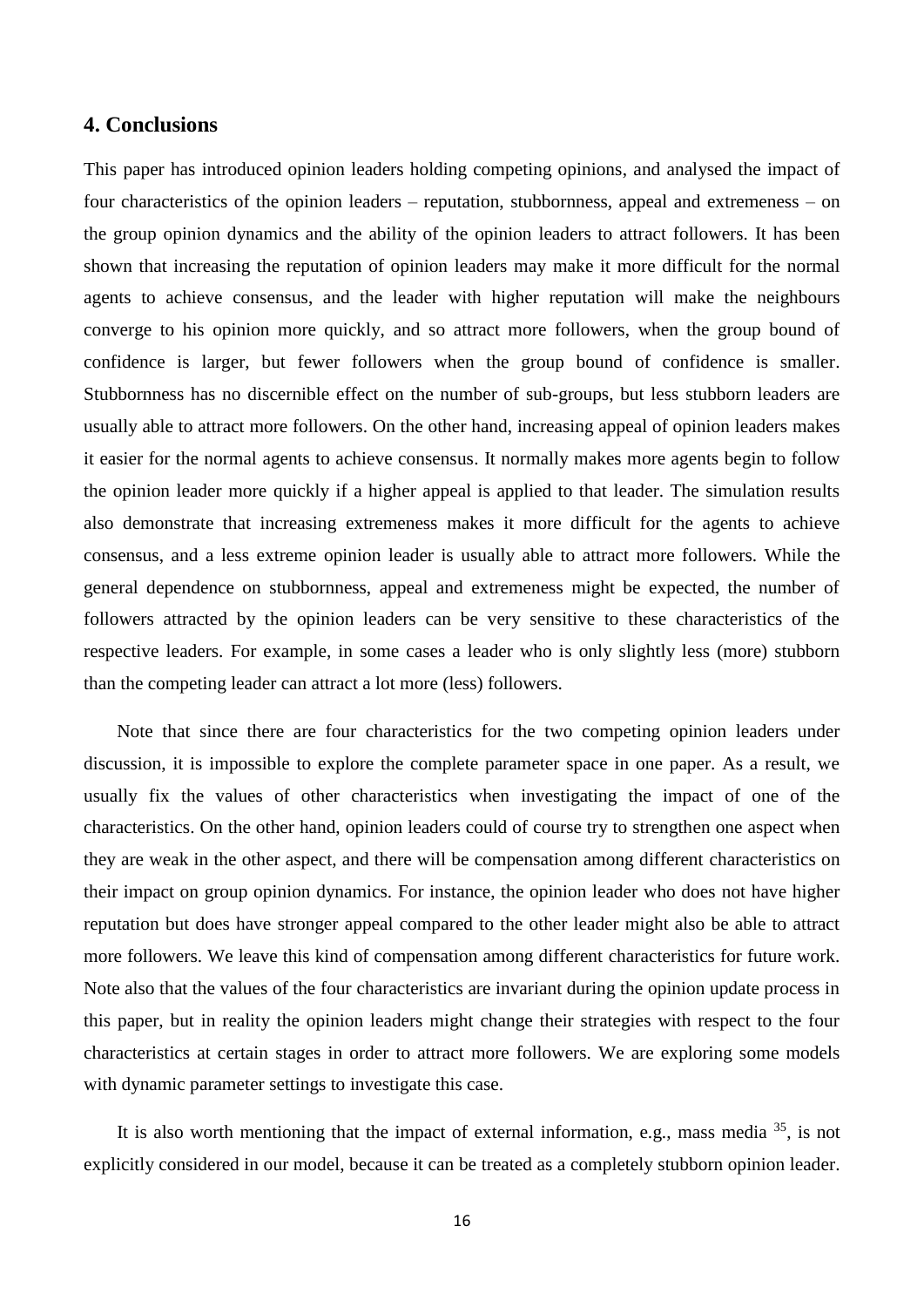Higher connectivity is also considered as a characteristic of opinion leaders in some papers  $^{25}$ , but as suggested in  $17$ , it might not be an intrinsic feature of a leader but a topological property of the network reflecting a social position of the hub. We will discuss the impact of connectivity or different network structures relating to opinion leaders in future work. Although it seems out of control of opinion leaders, the group bound of confidence is definitely an important characteristic affecting group opinion dynamics, as it determines to what extent normal agents are 'open-minded' towards their peers. It has been shown in this paper that there is usually a tradeoff between the group bound of confidence and the four characteristics, and it is worth further exploring this relationship in future work.

## **Acknowledgements**

This publication was made possible by a grant from the John Templeton Foundation (Grant no. 40676). The opinions expressed in this publication are those of the authors and do not necessarily reflect the views of the John Templeton Foundation. The first author was partially supported by the National Natural Science Foundation of China (Grant No. 61175055 and 61305074).

# **References**

- 1. French, J.R.P. A formal theory of social power. *Psychological Review*, 63, 181–194 (1956).
- 2. Harary, F. A criterion for unanimity in French's theory of social power, In: Cartwright, D. (ed.) Studies in Social Power. Institute for Social Research, Ann Arbor. (1959).
- 3. Fortunato, S., Latora, V., Pluchino, A., & Rapisarda, A. Vector Opinion Dynamics in a Bounded Confidence Consensus Model. *Int*. *J*. *Mod*. *Phys*. *C*. 16 (10), 1535–1551 (2005).
- 4. Jacobmeier, D. Multidimensional consensus model on a Barabasi-Albert network. *Int*. *J*. *Mod*. *Phys*. *C*. 16, 633–646 (2005).
- 5. Lorenz, J. Continuous Opinion Dynamics under Bounded Confidence: A Survey. *Int*. *J*. *Mod*. *Phys*. *C*. 18(12), 1819- 1838 (2007).
- 6. Acemoglu, D., & Ozdaglar, A. Opinion dynamics and learning in social networks. *Dynamic Games and Applications*, 1, 3–49 (2011).
- 7. Lorenz, J. Fostering Consensus in Multidimensional Continuous Opinion Dynamics under Bounded Confidence. In Helbing, D. (ed.) Managing Complexity, pp. 321–334. Springer, Berlin, (2008).
- 8. Roch, C. H. The dual roots of opinion leadership. *Journal of Politics*. 67, 110-131 (2005).
- 9. Ramirez-Cano, D., & Pitt, J. Follow the leader: profiling agents in an opinion formation model of dynamic confidence and individual mind-sets. Proceedings of the IEEE/WIC/ACM International Conference on Intelligent Agent Technology (IAT'06), pp. 660 – 667, (2006).
- 10. Estrada, E., & Vargas-Estrada, E. How peer pressure shapes consensus, leadership, and innovations in social groups. *Sci*. *Rep*. 3, 2905 (2013).
- 11. Zhao, J., Liu, Q. & Wang, X. Competitive dynamics on complex networks. *Sci*. *Rep*. 4, 5858 (2014).
- 12. Chen, S., Glass, D.H., & McCartney, M. Dynamics of conflicting beliefs in social networks. In: Proceedings of the 6th Workshop on Complex Networks (CompleNet 2015), New York, Springer, Studies in Computational Intelligence, vol. 597, pp.171-178 (2015).
- 13. Katz, E., & Lazarsfeld, P. *Personal Influence*. Glencoe: Free Press. (1955).